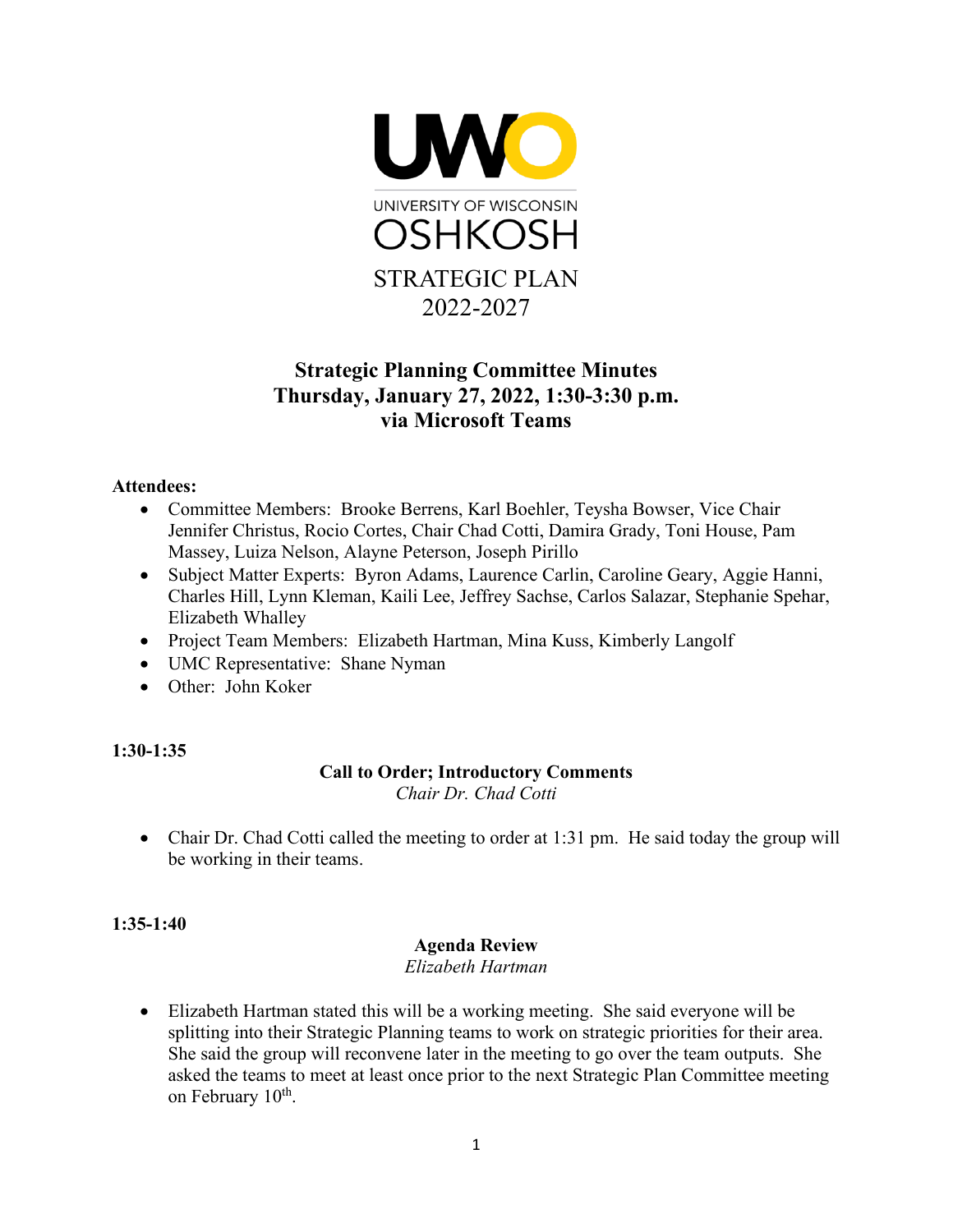#### **1:40-3:00**

#### **Strategic Planning Teams – Breakout Rooms** *All*

• The teams went into their breakout rooms and worked on strategic priorities for their area.

**3:00-3:20**

#### **Report Out on Strategic Priorities** *All*

• The group came back together. A representative from each team presented on their group's work.

**3:20-3:25**

# **Questions, Next Steps**

*Elizabeth Hartman*

• Elizabeth Hartman thanked everyone. She reminder the leaders of each team to schedule a meeting with their team prior to the next Strategic Plan Committee meeting on February  $10<sup>th</sup>$ .

**3:25**

#### **Adjourn**

### *Vice Chair Jennifer Christus*

• Vice Chair Jennifer Christus thanked everyone for the time. She adjourned the meeting at 3:23 pm.

*Next meeting*: Thursday, February 10<sup>th</sup>.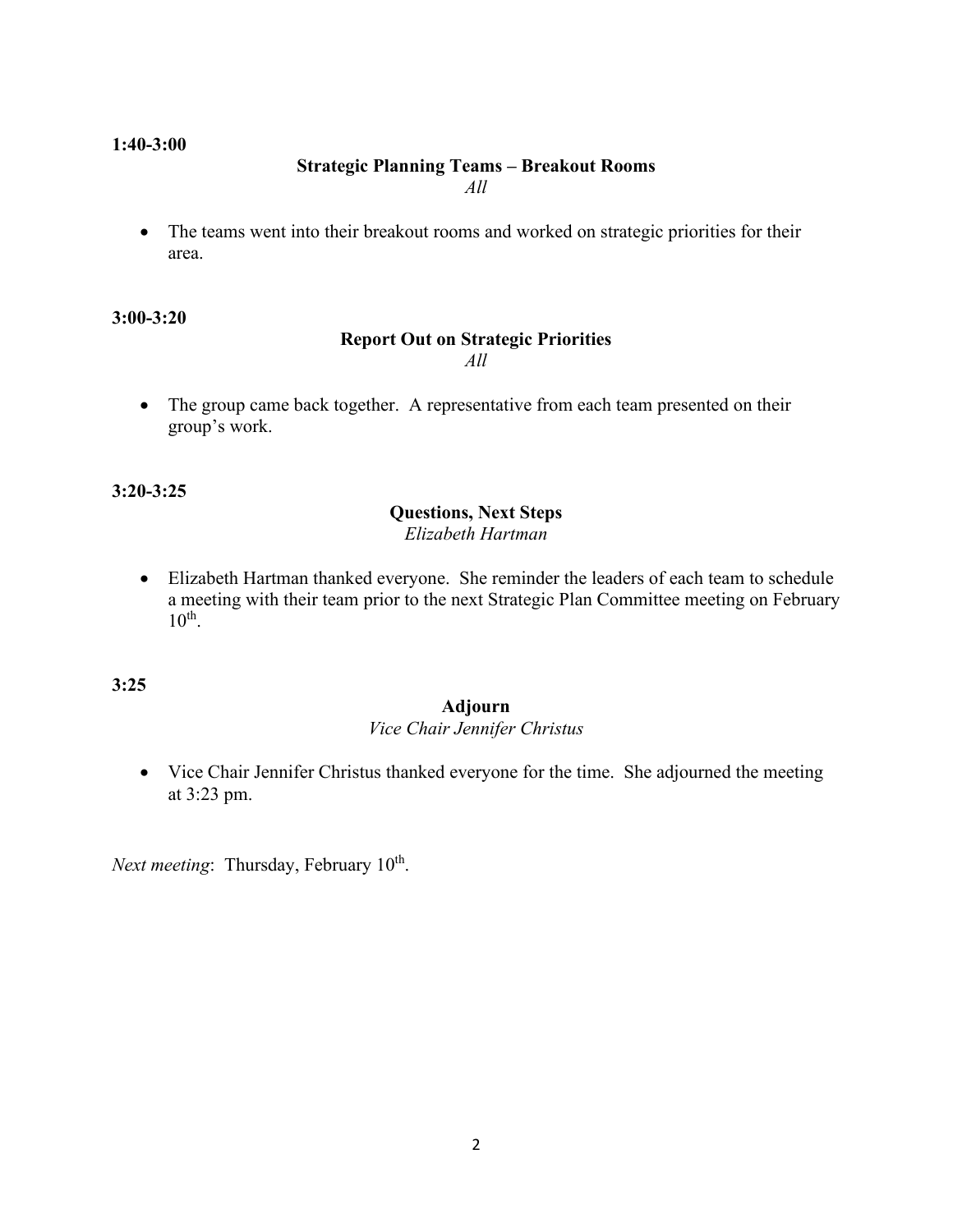

# **Strategic Planning Committee Minutes Thursday, February 10, 2022, 10:00-12:00 p.m. via Microsoft Teams**

# **Attendees:**

- Committee Members: Brooke Berrens, Karl Boehler, Teysha Bowser, Vice Chair Jennifer Christus, Chair Chad Cotti, Grace Lim, Pam Massey, Alayne Peterson, Joseph Pirillo
- Subject Matter Experts: Byron Adams, Caroline Geary, Aggie Hanni, Charles Hill, Lynn Kleman, Kaili Lee, Jeffrey Sachse, Carlos Salazar, Stephanie Spehar, Elizabeth Whalley
- Project Team Members: Elizabeth Hartman, Mina Kuss, Kimberly Langolf
- UMC Representative: N/A
- Other: N/A

#### **10:00-10:05**

# **Call to Order; Introductory Comments**

*Vice Chair Jennifer Christus*

• Vice Chair Jennifer Christus called the meeting to order at 10:01 am. She said today the group will be working in their teams.

# **10:05-10:10**

# **Agenda Review, Where Have We Been, Are and Are Heading in the Process** *Elizabeth Hartman*

• Elizabeth Hartman stated this will be a working meeting. She recapped where have we been, are and are heading in the process. She said everyone will be splitting into their Strategic Planning teams to continue working on strategic priorities for their area. She stated there will be a few more sessions on strategic priorities, goals and actions. She said the group will reconvene later in the meeting to go over the team outputs.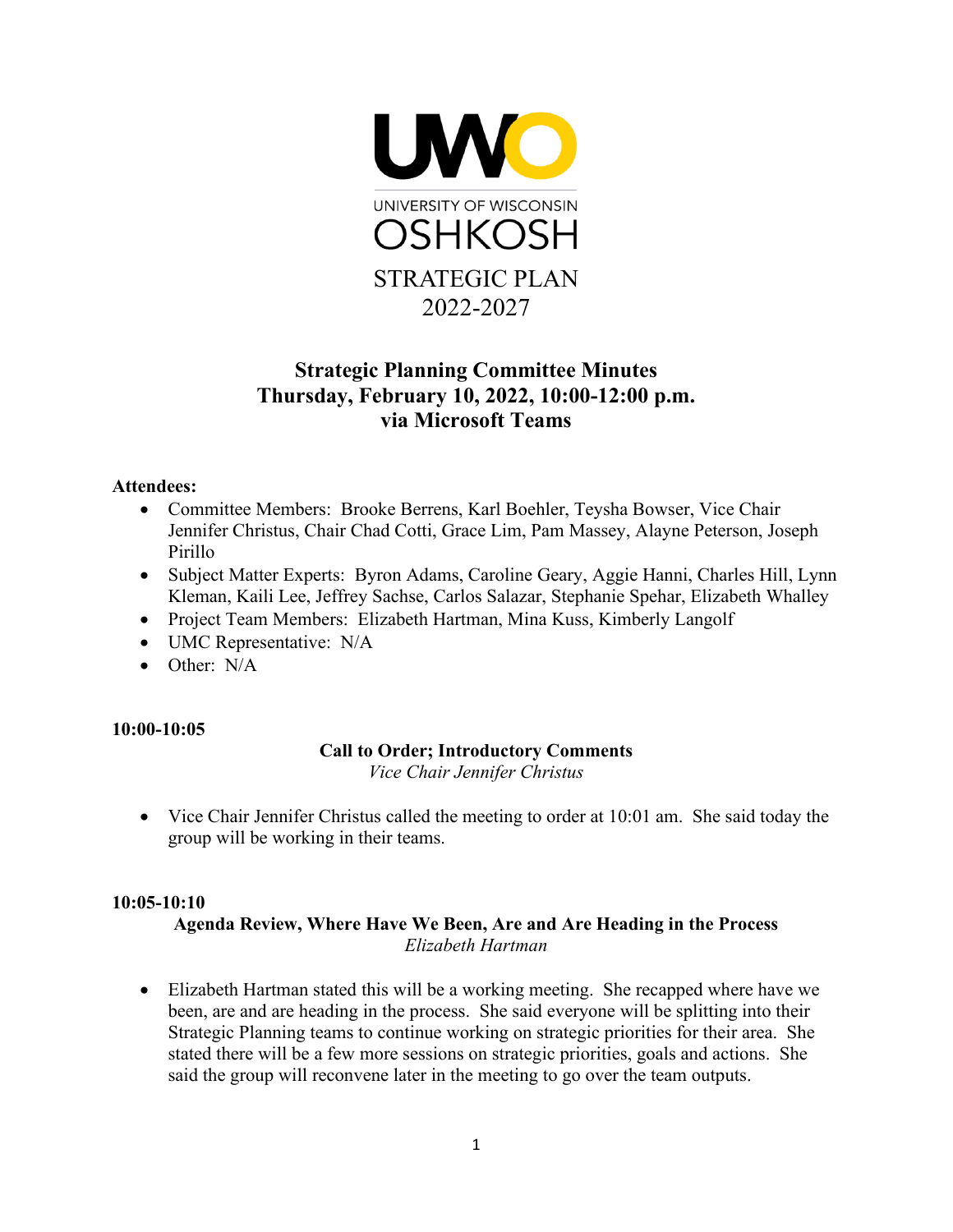#### **10:10-11:30**

#### **Strategic Planning Teams – Breakout Rooms**

*All*

• The teams went into their breakout rooms and worked on strategic priorities for their area.

#### **11:30-11:35**

#### **Report Out on Strategic Priorities** *All*

• The group came back together. A representative from each team presented on their team's work and explained where they were in the process.

#### **11:35-11:40**

#### **Questions, Next Steps** *Elizabeth Hartman*

• Elizabeth Hartman thanked everyone. She said the next Strategic Plan meeting will be on February  $21<sup>st</sup>$  which will also be a working meeting. She would like each team to meet once or twice prior to the next Strategic Plan meeting.

#### **11:40**

#### **Adjourn**

#### *Vice Chair Jennifer Christus*

• Vice Chair Jennifer Christus thanked everyone for their time. She adjourned the meeting at 11:40 am.

*Next meeting*: Monday, February 21<sup>st</sup>.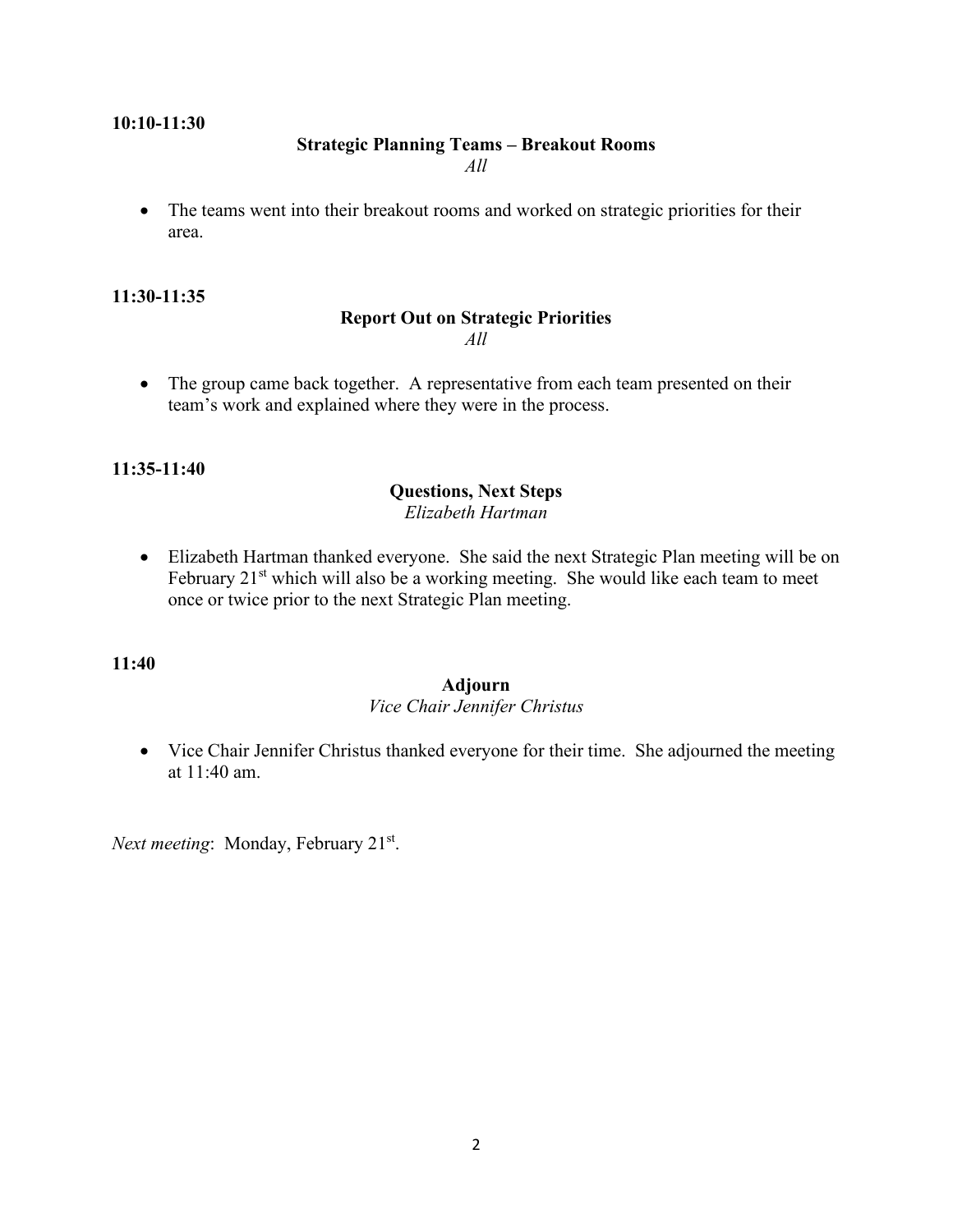

# **Strategic Planning Committee Minutes Monday, February 21, 2022, 2:00-4:00 p.m. via Microsoft Teams**

# **Attendees:**

- Committee Members: Brooke Berrens, Teysha Bowser, Vice Chair Jennifer Christus, Rocio Cortes, Chair Chad Cotti, Damira Grady, Toni House, Grace Lim, Pam Massey, Luiza Nelson, Alayne Peterson, Joseph Pirillo
- Subject Matter Experts: Byron Adams, Caroline Geary, Aggie Hanni, Charles Hill, Kaili Lee, Jeffrey Sachse, Carlos Salazar, Stephanie Spehar, Elizabeth Whalley
- Project Team Members: Elizabeth Hartman, Mina Kuss
- UMC Representative: Shane Nyman
- Other: Provost John Koker

# **2:00-2:05**

#### **Call to Order; Introductory Comments** *Chair Dr. Chad Cotti*

• Chair Dr. Chad Cotti called the meeting to order at 2:00 pm. He said today the group will be working in their teams.

# **2:05-2:15**

# **Update on Financial Investments**

*Provost John Koker*

• Provost John Koker gave a brief update on the financial investments the University will be making in certain areas that are important for group to understand as strategic priorities get developed. The group did not have any questions for Provost John Koker.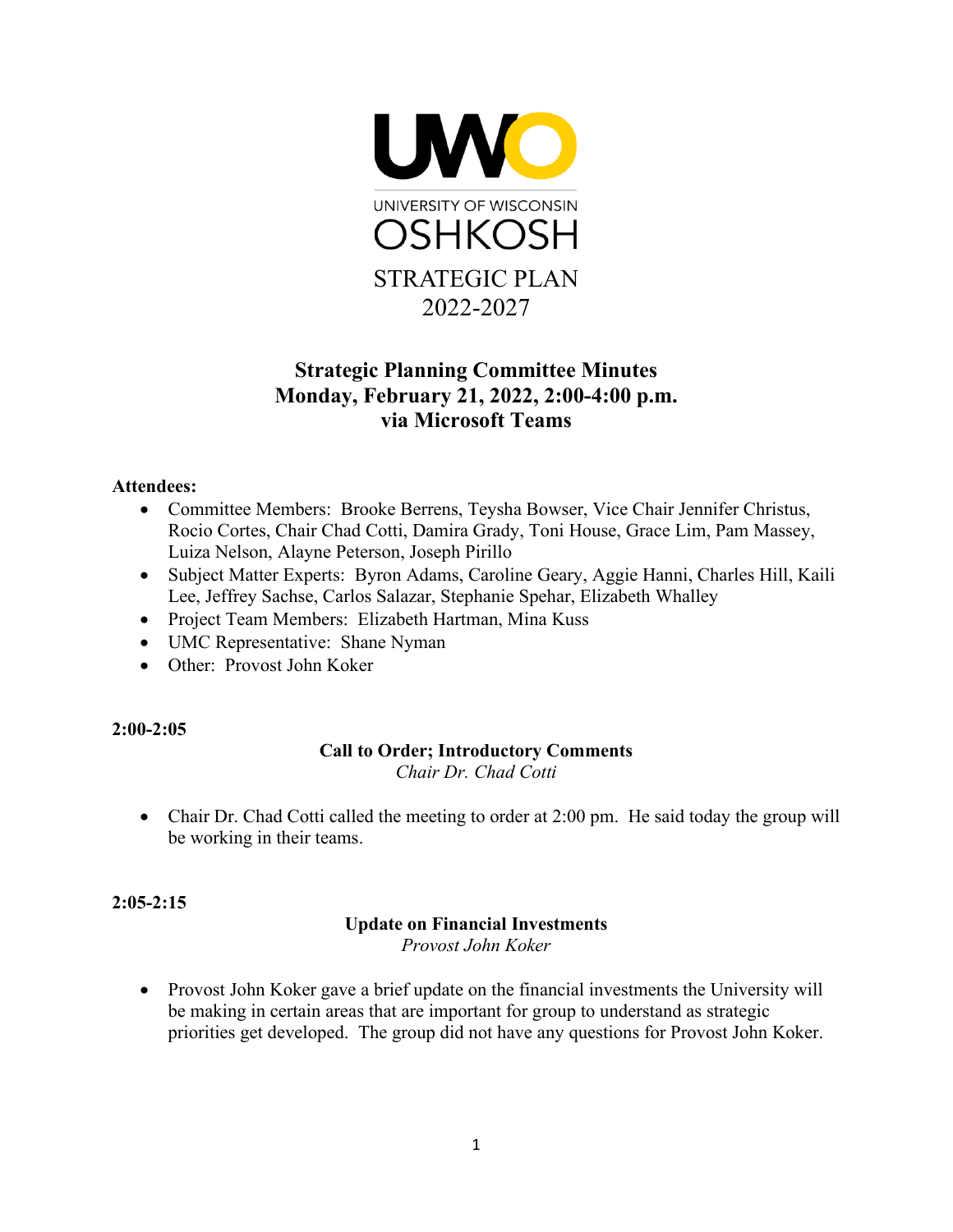#### **2:15-2:20 Agenda Review, Where Have We Been, Are and Are Heading in the Process** *Elizabeth Hartman*

• Elizabeth Hartman stated this will be a working meeting. She recapped where have we been, are and are heading in the process. She said everyone will be splitting into their Strategic Planning teams to continue working on strategic priorities and goals for their area. She stated that there will be no report outs today.

#### **2:20-4:00**

#### **Strategic Planning Teams – Breakout Rooms** *All*

• The teams went into their breakout rooms and worked on strategic priorities and goals for their area.

**4:00**

# **Adjourn**

# *Chair Dr. Chad Cotti*

• Chair Chad Cotti adjourned the meeting at 4:00 pm.

Next meeting: Friday, March 11<sup>th</sup>.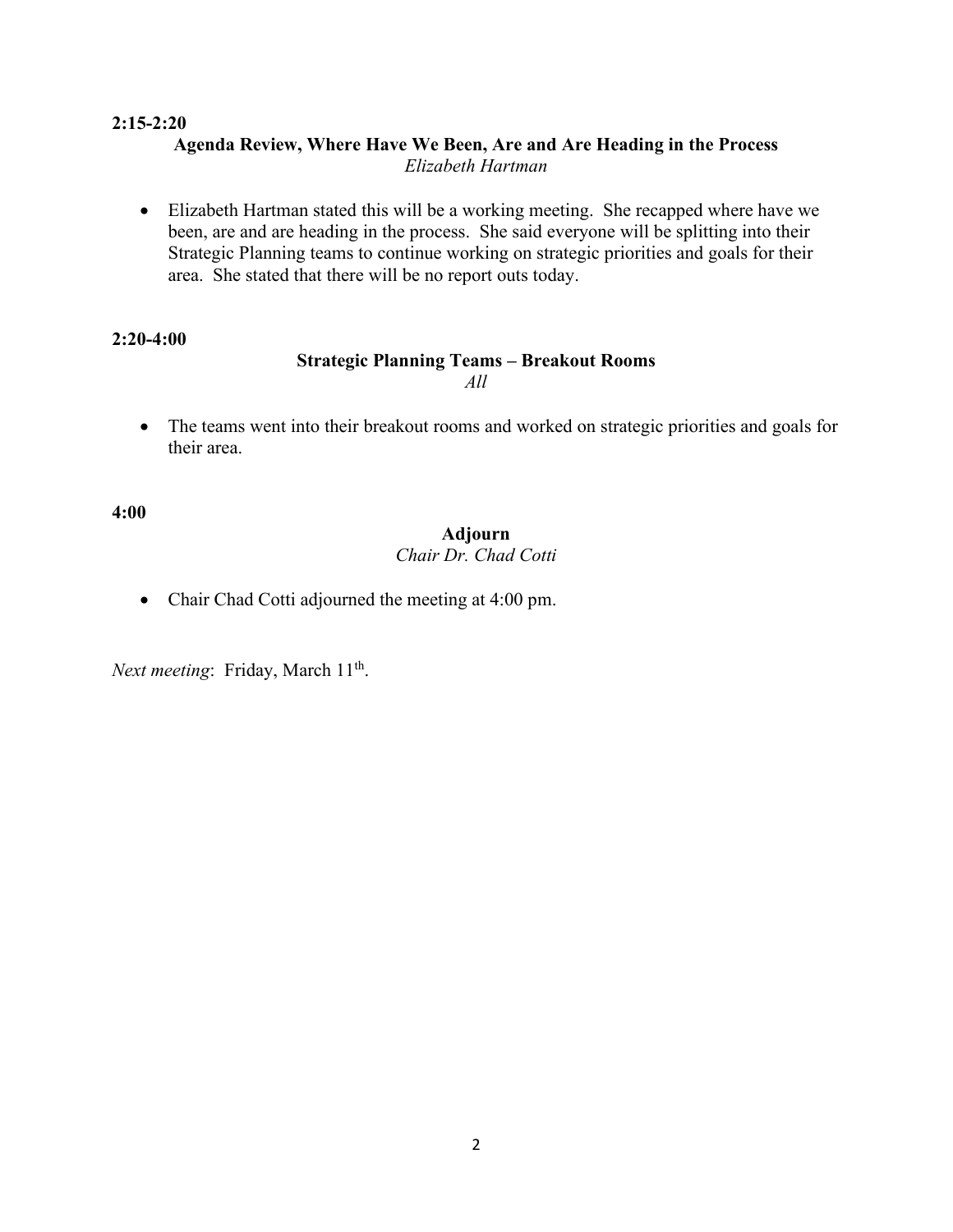

# **Strategic Planning Committee Minutes Friday, March 11, 2022, 2:00-4:00 p.m. via Microsoft Teams**

# **Attendees:**

- Committee Members: Brooke Berrens, Teysha Bowser, Vice Chair Jennifer Christus, Chair Chad Cotti, Toni House, Pam Massey, Alayne Peterson, Joseph Pirillo
- Subject Matter Experts: Byron Adams, Caroline Geary, Aggie Hanni, Charles Hill, Jeffrey Sachse, Elizabeth Whalley
- Project Team Members: Elizabeth Hartman, Mina Kuss
- UMC Representative: Shane Nyman
- Other: Provost John Koker

# **2:00-2:05**

# **Call to Order; Introductory Comments**

*Chair Dr. Chad Cotti*

• Chair Dr. Chad Cotti called the meeting to order at 2:01 pm. He gave a brief update of where the committee is at in the process. He explained the draft plan will be shared in the upcoming weeks in order to get feedback. He said today the group will be working in their teams.

#### **2:05-2:10**

# **Updates from the Provost** *Provost John Koker*

• Provost John Koker gave a brief update on why it is a good idea to circulate the draft plan at this point. He said it will be good to get feedback as well as show everyone where the committee is at in the process. He commented that the draft plan is shaping up really well. He thanked everyone for their hard work.